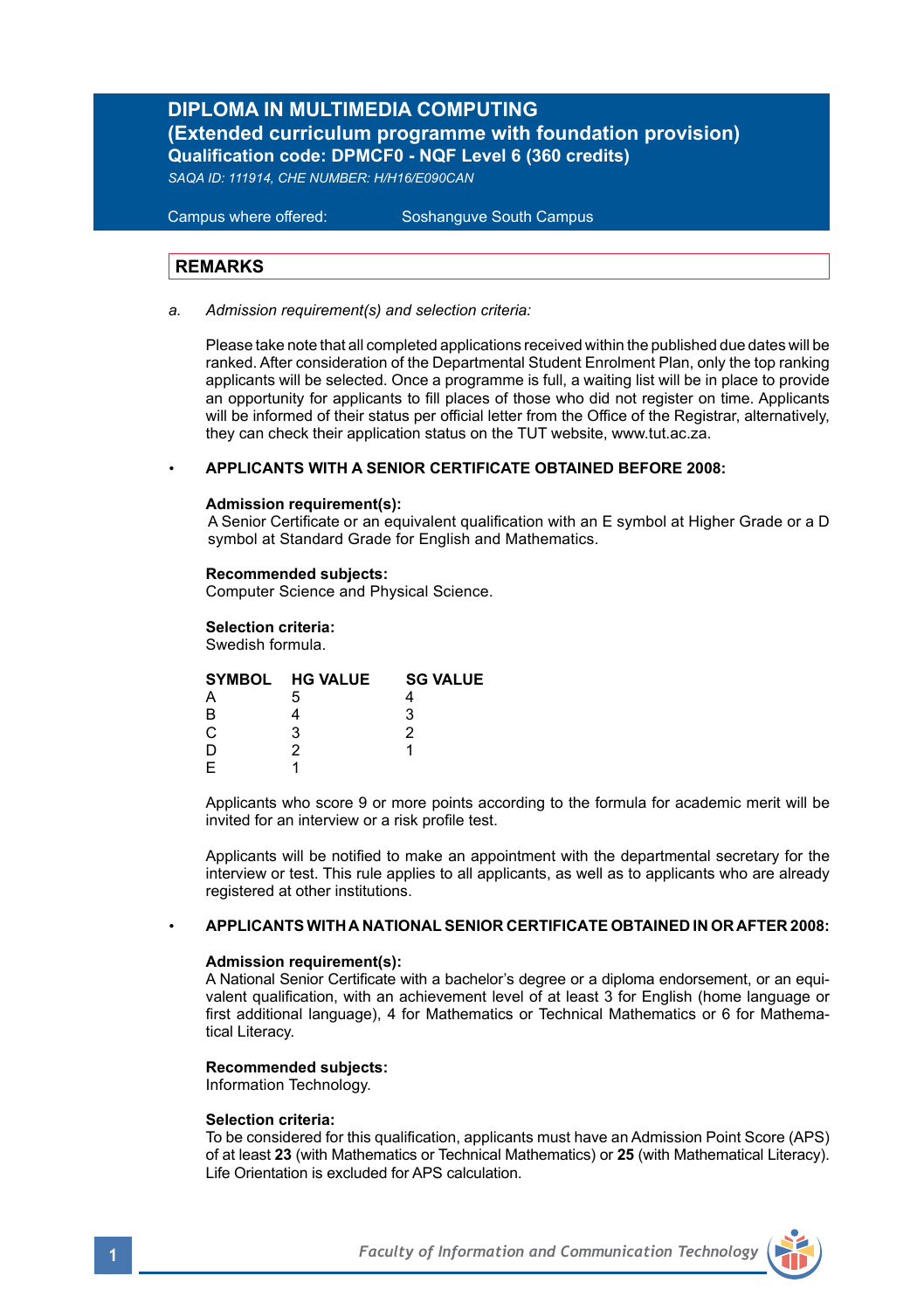### **Assessment procedures:**

 Applicants who achieve the minimum APS of **23** will be considered. Applicants with a score of **21** (with Mathematics or Technical Mathematics) or **24** (with Mathematical Literacy) will be added to a waiting list.

### • **APPLICANTS WITH A NATIONAL CERTIFICATE (VOCATIONAL):**

### **Admission requirement(s):**

A National Certificate (Vocational) with a bachelor's degree or a diploma endorsement, with at least 40% (APS of 3) for English (home language or first additional language) and 50% for Mathematics (APS of 4) or 70% for Mathematical Literacy (APS of 6) and 50% for Life Orientation (excluded for APS calculation) and 50% (APS of 4) for any other three compulsory vocational subjects.

### **Selection criteria:**

To be considered for this qualification, applicants must have an Admission Point Score (APS) of at least **23** (with Mathematics) or **25** (with Mathematical Literacy). Life Orientation is excluded for APS calculation.

### **Assessment procedures:**

Applicants who achieve the minimum APS of **23** will be considered. Applicants with a score of **21** (with Mathematics) or **24** (with Mathematical Literacy) will be added to a waiting list.

• **APPLICANTS WITH A NATIONAL N CERTIFICATE AS PUBLISHED IN NATED 191: (NQF LEVEL 4):**

### **Admission requirement(s):**

A National Senior Certificate and a National N Certificate as published in Nated 191: N3 (NQF Level 4) issued by both the Department of Higher Education (DHET) and the Council for Quality Assurance in General and Further Education and Training (Umalusi), with at least 40% (APS of 3) for English and 50% (APS of 4) for Mathematics N3.

- *b. Recognition of Prior Learning (RPL), equivalence and status:* See Chapter 30 of Students' Rules and Regulations.
- *c. Intake for the qualification:*  January only.
- *d. Minimum duration:* Four years.
- *e. Presentation:*  Day classes. Classes and assessments take place during the week and on Saturdays.
- *f. Exclusion and readmission:* See Chapter 2 of Students' Rules and Regulations.
- *g. WIL (Work-Integrated Learning):* See Chapter 5 of Students' Rules and Regulations.

# **CURRICULUM**

| <b>TING LEAR</b> |                                               |              |               |                               |
|------------------|-----------------------------------------------|--------------|---------------|-------------------------------|
| <b>CODE</b>      | <b>MODULE</b>                                 | <b>NOF-L</b> | <b>CREDIT</b> | <b>PREREQUISITE MODULE(S)</b> |
| CAPF05X          | <b>Communication for Academic</b><br>Purposes | (5)          | (10)          |                               |
| CFAF05D          | Computing Fundamentals A                      | (5)          | (15)          |                               |
| COHF05D          | <b>Computational Mathematics</b>              | (5)          | (15)          |                               |
| INFF25D          | Information Literacy (block<br>module)        | (5)          | (3)           |                               |



**FIRST YEAR**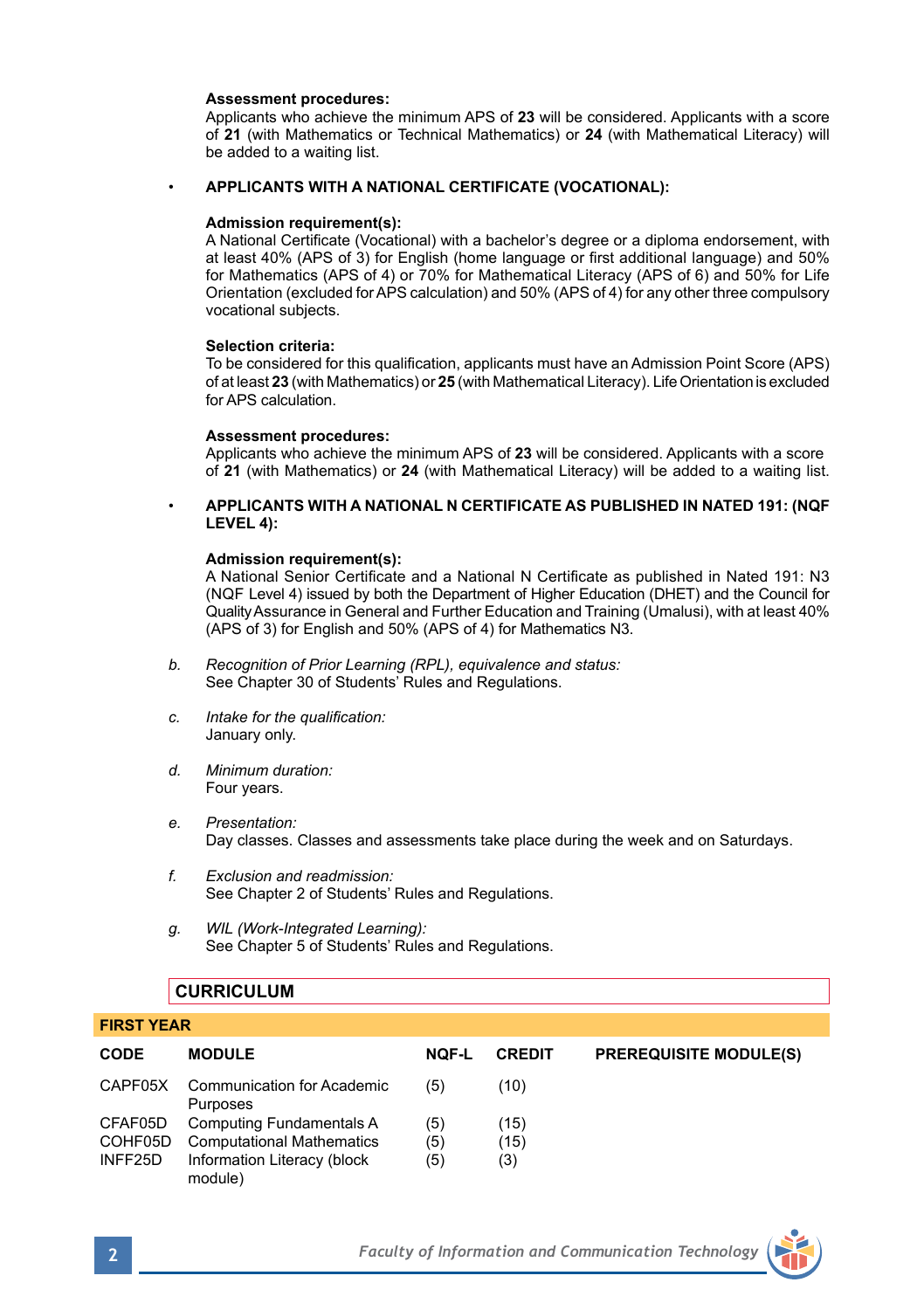| LFSF25X<br>PPAF05D                          | Life Skills (block module)<br>Principles of Programming A                          | (5)<br>(5)        | (2)<br>(15)          |                                                                 |  |
|---------------------------------------------|------------------------------------------------------------------------------------|-------------------|----------------------|-----------------------------------------------------------------|--|
| TOTAL CREDITS FOR THE FIRST YEAR:<br>60     |                                                                                    |                   |                      |                                                                 |  |
| <b>SECOND YEAR</b>                          |                                                                                    |                   |                      |                                                                 |  |
| <b>CODE</b>                                 | <b>MODULE</b>                                                                      | <b>NOF-L</b>      | <b>CREDIT</b>        | <b>PREREQUISITE MODULE(S)</b>                                   |  |
| <b>FIRST SEMESTER</b>                       |                                                                                    |                   |                      |                                                                 |  |
| CFBF15D<br>WEBF15D                          | <b>Computing Fundamentals B</b><br>Web Computing                                   | (5)<br>(5)        | (15)<br>(15)         | <b>Computing Fundamentals A</b><br>Principles of Programming A  |  |
|                                             | TOTAL CREDITS FOR THE SEMESTER:                                                    |                   | 30                   |                                                                 |  |
| <b>SECOND SEMESTER</b>                      |                                                                                    |                   |                      |                                                                 |  |
| DCTF15D<br>PPBF15D                          | <b>Discrete Structures</b><br>Principles of Programming B                          | (5)<br>(5)        | (15)<br>(15)         | <b>Computational Mathematics</b><br>Principles of Programming A |  |
| TOTAL CREDITS FOR THE SEMESTER:             |                                                                                    |                   | 30                   |                                                                 |  |
| TOTAL CREDITS FOR THE SECOND YEAR:          |                                                                                    |                   | 60                   |                                                                 |  |
| <b>THIRD YEAR</b>                           |                                                                                    |                   |                      |                                                                 |  |
| <b>CODE</b>                                 | <b>MODULE</b>                                                                      | <b>NOF-L</b>      | <b>CREDIT</b>        | <b>PREREQUISITE MODULE(S)</b>                                   |  |
| <b>FIRST SEMESTER</b>                       |                                                                                    |                   |                      |                                                                 |  |
| DTP216D<br>MTE216D<br>OOP216D               | Database Principles<br>Multimedia Technology                                       | (6)<br>(6)        | (15)<br>(15)         |                                                                 |  |
| <b>TMO216D</b>                              | Object-Orientated Programming<br>3D Modelling                                      | (6)<br>(6)        | (15)<br>(15)         | Principles of Programming B                                     |  |
|                                             | TOTAL CREDITS FOR THE SEMESTER:                                                    |                   | 60                   |                                                                 |  |
| <b>SECOND SEMESTER</b>                      |                                                                                    |                   |                      |                                                                 |  |
| AOP216D                                     | Advanced Object-Orientated                                                         | (6)               | (15)                 | Object-Orientated Programming                                   |  |
| GMP216D<br><b>MUA216D</b><br><b>TAN216D</b> | Programming<br><b>Games Programming</b><br>Multimedia Applications<br>3D Animation | (6)<br>(6)<br>(6) | (15)<br>(15)<br>(15) | Object-Orientated Programming<br>3D Modelling                   |  |
|                                             | TOTAL CREDITS FOR THE SEMESTER:                                                    |                   | 60                   |                                                                 |  |
|                                             | TOTAL CREDITS FOR THE THIRD YEAR:                                                  |                   | 120                  |                                                                 |  |
| <b>FOURTH YEAR</b>                          |                                                                                    |                   |                      |                                                                 |  |
| CODE                                        | <b>MODULE</b>                                                                      | <b>NOF-L</b>      | <b>CREDIT</b>        | <b>PREREQUISITE MODULE(S)</b>                                   |  |
| <b>FIRST SEMESTER</b>                       |                                                                                    |                   |                      |                                                                 |  |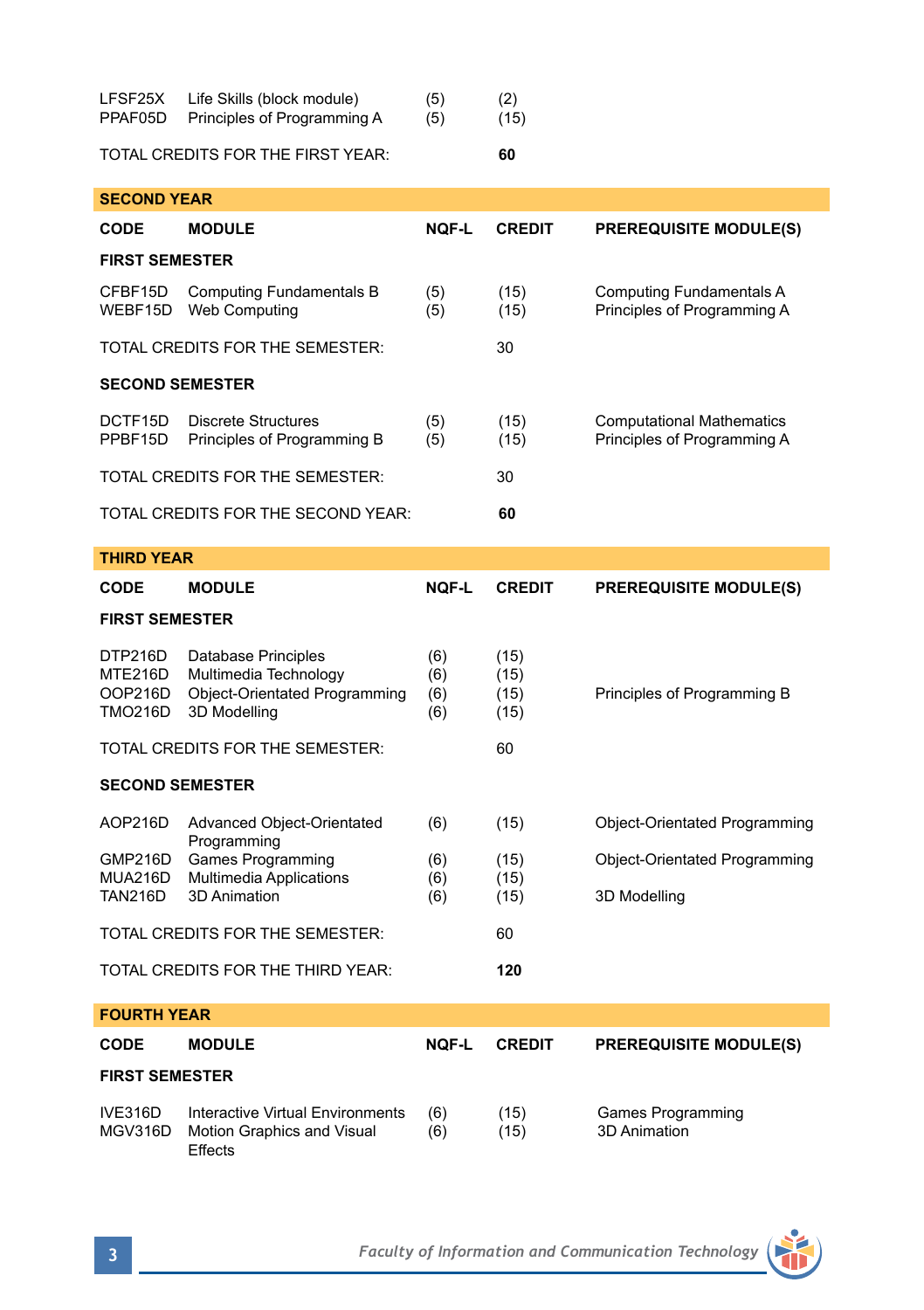| <b>SECOND SEMESTER</b><br>(On completion of all first-semester modules).                                                                                                                                                                                                                        |     |      |  |  |  |
|-------------------------------------------------------------------------------------------------------------------------------------------------------------------------------------------------------------------------------------------------------------------------------------------------|-----|------|--|--|--|
| WCM316D WIL                                                                                                                                                                                                                                                                                     | (6) | (60) |  |  |  |
| TOTAL CREDITS FOR THE SEMESTER:                                                                                                                                                                                                                                                                 |     | 60   |  |  |  |
| TOTAL CREDITS FOR THE FOURTH YEAR.                                                                                                                                                                                                                                                              |     | 120  |  |  |  |
| TOTAL CREDITS FOR THE QUALIFICATION:                                                                                                                                                                                                                                                            |     | 360  |  |  |  |
|                                                                                                                                                                                                                                                                                                 |     |      |  |  |  |
| <b>MODULE INFORMATION (OVERVIEW OF SYLLABUS)</b>                                                                                                                                                                                                                                                |     |      |  |  |  |
| The syllabus content is subject to change to accommodate industry changes. Please note that a more detailed<br>syllabus is available at the Department or in the study quide that is applicable to a particular module. At time<br>of publication, the syllabus content was defined as follows: |     |      |  |  |  |

SOD316D Sound Design (6) (15) TOTAL CREDITS FOR THE SEMESTER: 60

## **A**

### **ADVANCED OBJECT-ORIENTED PROGRAMMING (AOP216D) 1 X 4-HOUR COMPUTER-BASED** *(Module custodian: Department of Computer Science)*

This module covers advanced concepts of object-orientated programming using the Java language. The module builds upon the knowledge and skills obtained in the "Object-oriented Programming" module offered in the first semester of the second year. The focus of this module is to introduce students to advanced object oriented programming concepts in Java such as data structures (lists and queues), multithreading, database connectivity and client-server applications. The student will be able to apply his/her knowledge of these advanced programming concepts to the problems arising in the software industry. (Total tuition time: not available)

MMD316D Multimedia for Mobile Devices (6) (15) Advanced Object-Orientated

# **C**

## **COMMUNICATION FOR ACADEMIC PURPOSES (CAPF05X) 4 X 3-HOUR PAPER** *(Module custodian: ICT First Years' and Foundation Unit)*

This module applies a variety of listening and note taking skills for academic and professional purposes, different reading strategies appropriate to the purpose for reading in both an academic and professional environment, composes a selection of written texts related to a specific field of study. Plan, draft, revise and edit written work for clarity, coherence, style and appropriateness. (Total tuition time: not available)

# **COMPUTATIONAL MATHEMATICS (COHF05D) 1 X 3-HOUR PAPER**

# *(Module custodian: Department of Computer Science)*

The focus of this module is to teach students mathematical reasoning which will be necessary to solve complex programming problems in other modules. The theoretical knowledge obtained from this module is expected to develop students to solve real world computer systems challenges by applying logic from a mathematical perspective relating to computer applications. (Total tuition time: not available)

# **COMPUTING FUNDAMENTALS A (CFAF05D) 1 X 3-HOUR PAPER**

*(Module custodian: End User Computing Unit)*

The focus of this module is to lay the foundation for the design and implementation of computer programming solutions on different platforms, including the web and mobile devices by enabling students to gain basic computer professional skills in the area of computer structure, operating systems, security and computer professional practice. (Total tuition time: not available)

Programming

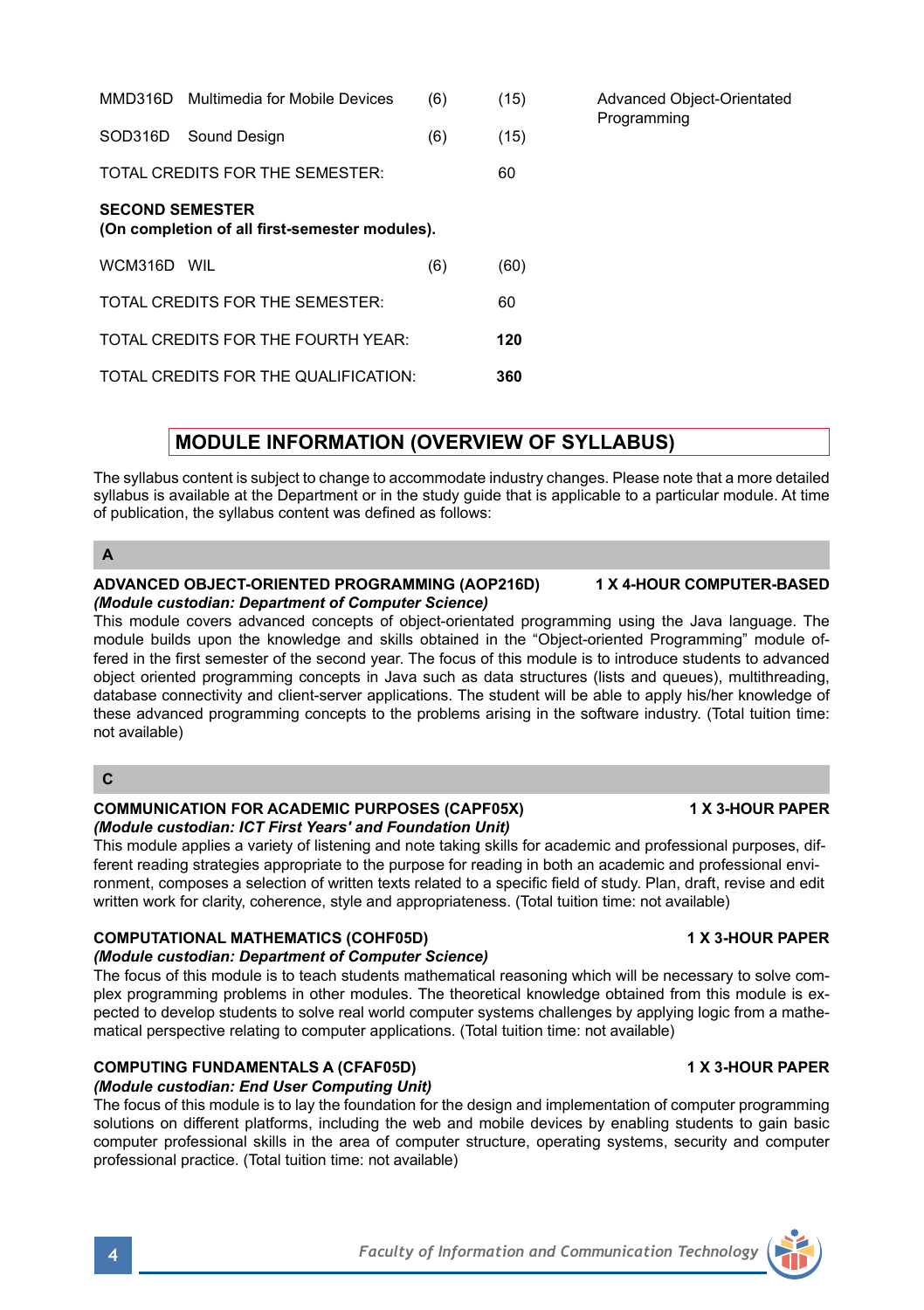# **COMPUTING FUNDAMENTALS B (CFBF15D) 1 X 3-HOUR PAPER**

# *(Module custodian: End User Computing Unit)*

This module prepares the student to apply programming and software engineering principles to provide solutions to a range of problems emanating from the IT industry. The focus of this module is to lay the foundation for the design and implementation of computer programming solutions on different platforms, including the web and mobile devices. The student will be able to apply his/her knowledge of concepts and principles relating to information systems, databases, systems analysis, system's requirements, IT project justification and internet (web). (Total tuition time: not available)

### **D**

# **DATABASE PRINCIPLES (DTP216D) 1 X 4-HOUR COMPUTER-BASED**

### *(Module custodian: Department of Computer Science)*

The focus of this module is to lay the foundation for the design and implementation of database programming solutions on different platforms, including the web and mobile devices. The student will be able to apply his/ her knowledge of database concepts such as data insertion and data selection (data retrieval), database normalisation to solve database related problems arising in the software industry. (Total tuition time: not available)

### **DISCRETE STRUCTURES (DCTF15D) 1 X 3-HOUR PAPER**

## *(Module custodian: Department of Computer Science)*

The focus of this module is to teach students notations used in Discrete Structures related to Computer Science. The module will teach the rudiments of elementary mathematical reasoning which will be necessary to solve complex programming problems in other modules. The student will be able to apply his/her knowledge of discrete structures principles, algorithms, number theory and cryptography to the problems arising in the software industry. (Total tuition time: not available)

## **G**

## GAMES PROGRAMMING (GMP216D) **1 X 4-HOUR COMPUTER-BASED**

## *(Module custodian: Department of Computer Science)*

This module provide an overview coverage of game design, programming, and implementation of 3D games on different platforms, including the mobile, web and computer platforms. The focus of this module is to lay the foundation for the design and implementation of gaming solutions. (Total tuition time: not available)

## **I**

## **INFORMATION LITERACY (INFF25D) CONTINUOUS ASSESSMENT**

# *(Module custodian: Directorate of Library and Information Services)*

The purpose for this module is to provide students with an introduction to the competencies required to be an effective student at university. It aims to empower students with the skills, knowledge, abilities and attitudes required to address academic challenges in a proactive and meaningful way. (Total tuition time: not available)

# **INTERACTIVE VIRTUAL ENVIRONMENTS (IVE316D) 4 X 4-HOUR COMPUTER-BASED**

# *(Module custodian: Department of Computer Science)*

This module provide an overview of planning, designing, and developing effective desktop, mobile, and browser-based interactive virtual environments. The focus of this module is to lay the foundation for the design and implementation of interactive virtual environment solutions on various platforms. (Total tuition time: not available)

# **L**

# *(Module custodian: Directorate of Student Development and Support)*

The purpose for this module is to provide students with an introduction to the competencies required to be an effective student at university. It aims to empower students with the skills, knowledge, abilities and attitudes required to address academic challenges in a proactive and meaningful way. (Total tuition time: not available)

# **LIFE SKILLS (LFSF25X) CONTINUOUS ASSESSMENT**

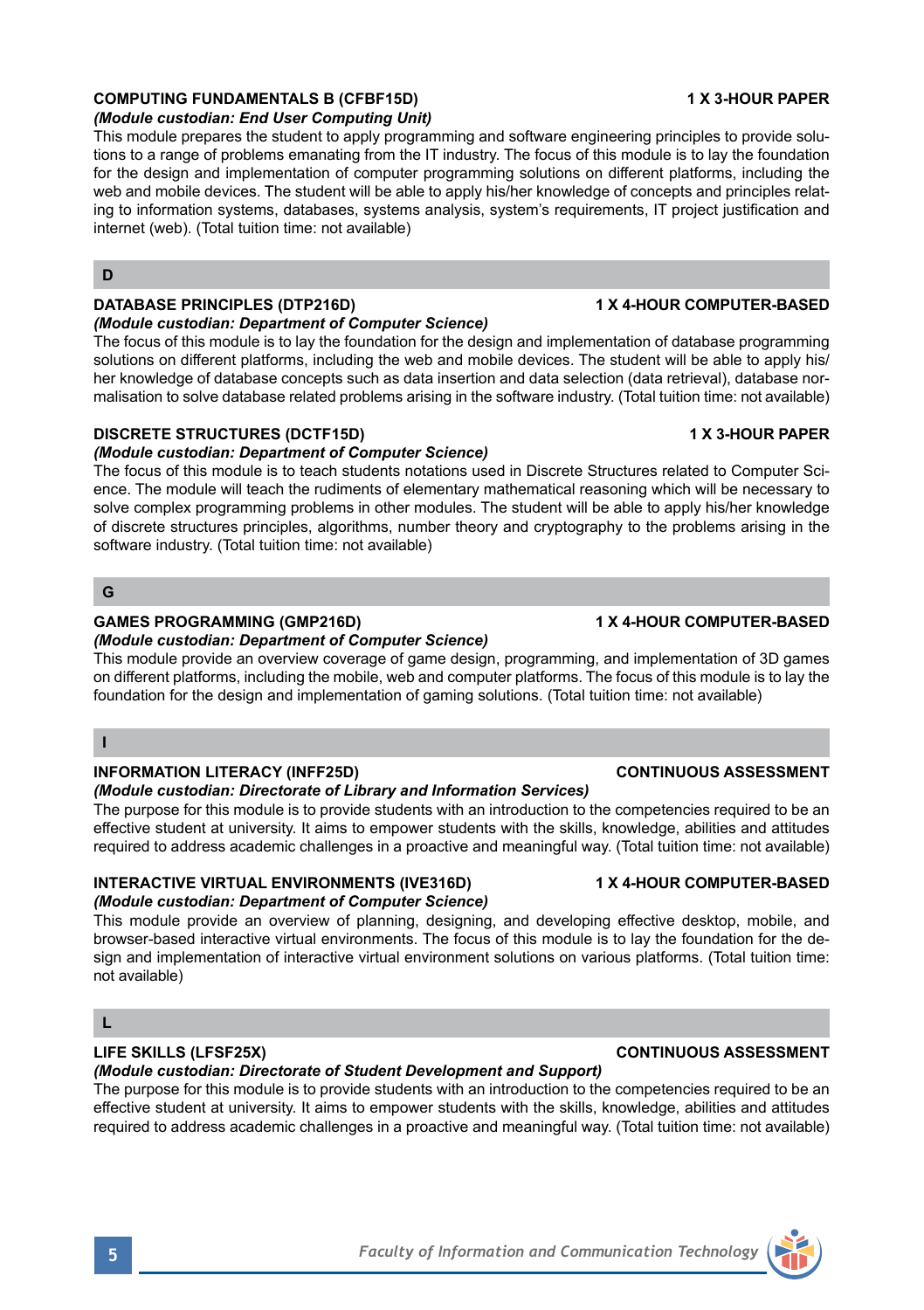### **MOTION GRAPHICS AND VISUAL EFFECTS (MGV316D) 1 X 4-HOUR COMPUTER-BASED** *(Module custodian: Department of Computer Science)*

This module prepares the student to apply motion graphics principles to provide solutions to a range of problems emanating from the IT industry. The focus of this module is to lay the foundation for the design and implementation of motion graphics solutions on different platforms, including the web and mobile devices. The module builds upon the knowledge and skills obtained in the "3D modelling" module. (Total tuition time: not available)

# **MULTIMEDIA APPLICATIONS (MUA216D) 1 X 4-HOUR COMPUTER-BASED**

# *(Module custodian: Department of Computer Science)*

This module prepares the student to develop 2D animations to be incorporated on the Web, computer, and mobile applications. The focus of this module is to lay the foundation for the design and implementation of 2D animation applications. (Total tuition time: ± 150 hours)

# **MULTIMEDIA FOR MOBILE DEVICES (MMD316D) 1 X 4-HOUR COMPUTER-BASED**

# *(Module custodian: Department of Computer Science)*

This module prepares the student to apply mobile computing principles to provide solutions to a range of problems emanating from the IT industry. The focus of this module is to lay the foundation for the design and implementation of mobile applications on Google Android Operating System. The student will be able to apply his/her knowledge of basic programming concepts such as Android development platform, Android user interface design and programming; Multi-threading in Android, Android storage techniques; and Location-based Services and notifications to the problems arising in the software industry. (Total tuition time: not available)

# **MULTIMEDIA TECHNOLOGY (MTE216D) 1 X 4-HOUR COMPUTER-BASED**

# *(Module custodian: Department of Computer Science)*

This module prepares the student to be competent in all multimedia concepts and have a solid foundation in the planning process and design considerations, while covering industry standard applications and emerging technologies. The focus of this module is to lay the foundation for the design and implementation of graphical editing tools as well as digital photography. The module builds the foundation for higher-level modules that deal with graphical solutions. (Total tuition time: not available)

# **O**

# **OBJECT-ORIENTED PROGRAMMING (OOP216D) 1 X 4-HOUR COMPUTER-BASED** *(Module custodian: Department of Computer Science)*

This module covers intermediate concepts of object-orientated programming using the Java language. The module builds upon the knowledge and skills obtained in the "Principles of Programming B" module offered in the second semester of the first year. Furthermore, it introduces students to intermediate object oriented programming concepts in Java such as arrays of objects, inheritance, polymorphism, exception handling, files and graphical user interface components. The student will be able to apply his/her knowledge of these advanced programming concepts to the problems arising in the software industry. (Total tuition time: not available)

# **P**

## **PRINCIPLES OF PROGRAMMING A (PPAF05D) 4 X 4-HOUR COMPUTER BASED** *(Module custodian: Department of Computer Science)*

The focus of this module is to introduce students to the basic object oriented programming (OOP) concepts in VB.NET such as the importance of OOP in the software industry, identification of objects from problem statements, relationship between objects and classes, usage of predefined classes in programs, arithmetic operators, data types and their conversion. (Total tuition time: not available)

# **PRINCIPLES OF PROGRAMMING B (PPBF15D) 4 X 4-HOUR COMPUTER BASED**

# *(Module custodian: Department of Computer Science)*

This module introduces students to intermediate object oriented programming concepts in VB.NET such as selection control structures, iteration control structures; and manipulation of strings, characters and primitive arrays. (Total tuition time: not available)